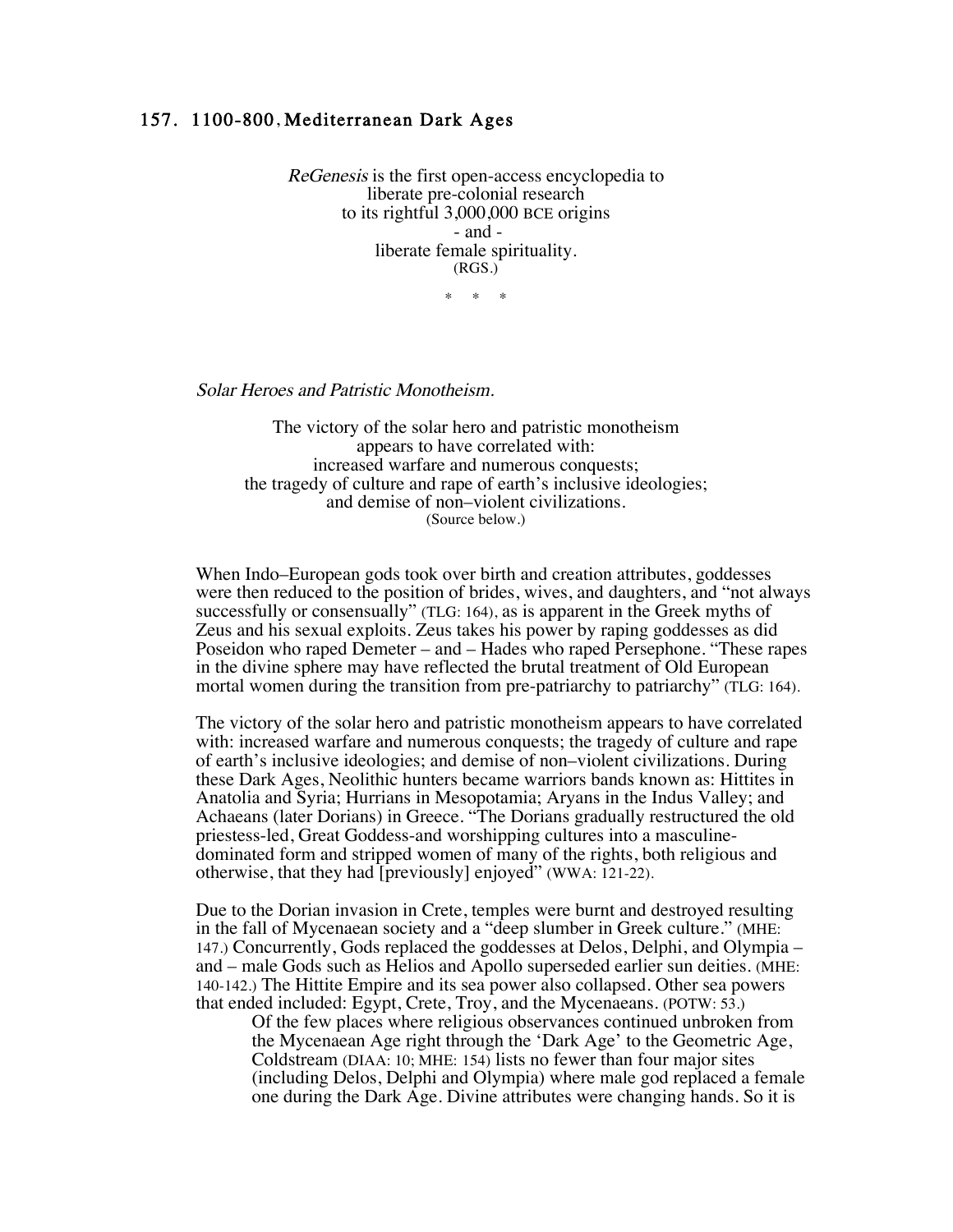no surprise that the most prominent occupant of the heavens, the sun, is by now indisputably male. It is known as Helios, a chariot—driver, attributed a traditionally male occupation (herding) and very sharp eyesight, which makes him a watchman of man and gods. The vase painting (MHE: 154, Fig. 222) might be intended to represent him. Apollo the archer god is also in a more general sense a sun god (MHE: 154). (RGS: 1100-800, Mediterranean Dark Ages).

During these Dark Ages, populations declined and technical skills ceased such as record keeping and writing skills in Greece and Upper Egypt. Forests were all but destroyed for ship construction. As a result of Crete's deforestation, Roman naturalist Pliny believed that the formerly verdant island was left rocky and barren. In Hebrew/Near East mythology, transcendent God Yahweh – Elohim absorbed "Enlil, Ptah, Marduk and El." (MG: 417.) Male gods were credited with birth and conception as well as having created all life forms. When Indo– European gods took over birth and creation attributes, goddesses were then reduced to the position of brides, wives, and daughters, and "not always successfully or consensually" (TLG: 164), as is apparent in the Greek myths of Zeus and his sexual exploits. Zeus takes his power by raping goddesses as did Poseidon who raped Demeter – and – Hades who raped Persephone. "These rapes in the divine sphere may have reflected the brutal treatment of Old European mortal women during the transition from pre–patriarchy to patriarchy" (TLG: 164). Such observations clearly echo those of Thorkild Jacobsen in the earlier RGS entry, 2300 BCE, Sumerian Transitions. In his discussion about Sumerian goddesses raped and subsequently yielding to new God/s, he says that such events in Sumerian mythology were based on actual cultural transitions. (PDAM: 164.)

According to Gimbutas, "Old European goddesses were eroticized, militarized to various degrees (especially Athena), and made subservient to the gods." (TLG: 164.) Aphrodite is reduced from her former untamed agrotera nature (wild one) to that of a femininized "venus" *pudica* (modest "venus"). (TLG: 156, 164; AUCC: 22.) Earlier considerations of Astarte and Aphrodite by Bernard Dietrich (TIGR: 15-16) plus Henri Frankfort's correlation between Kilili/Lilith and Aphrodite (FLANE: 1-2) seem quite out of character in this "venus" context. Competition for male superiority and monotheism escalated. Sheila Collins questions the "revelation of Yahweh to the Israelites because that revelation was predicated on the debasement of woman and of the natural world." (ROTM: 70.) (MG: 417; MK; MHE: 147, 154; KCMG: 12-16; TCOP: 180; TLG: 151-164.)

Finkelberg summarizes not only the Mediterranean Dark Ages but also the relationship of the Bronze Age with the Dark, Archaic, Heroic, and Classical ages.

The disastrous events at the end of the Bronze Age led to the collapse of long ties between Greece and Western Asia. When the Eastern contacts were re–established, they were more akin to the external influences… than to the systemic affinity that existed in the Bronze Age. The situation thus created resulted in that, rather than directly continuing their Bronze Age past, the Greeks of the Dark and Archaic Age laid the foundations of a new civilization, the one known today as the civilization of Classical Greece (GPG: 167). …

[T]he new Greek civilization that replaced the Mycenaean Greece was the narrative of the Heroic Age and its end the Trojan War. … The War that destroyed the Race of the Heroes – a mythological construction that was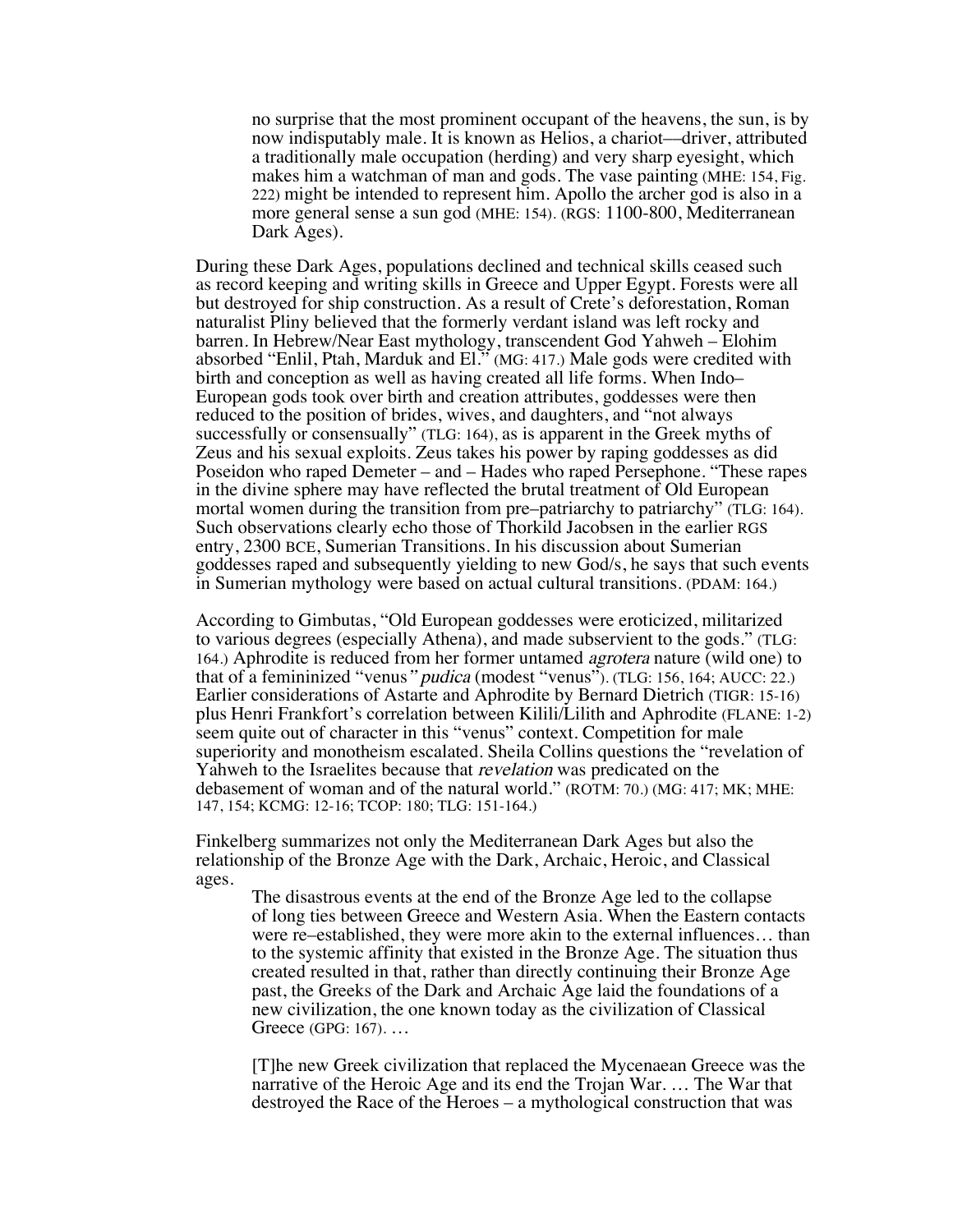apparently considered as offering a more satisfactory explanation of the transition of Greece from (GPG: 167) prehistory to history. Neither the 'coming of the Dorians' nor the migration to the East, the two events mainly responsible for the radical changes that brought about the emergence of the political and dialectal map of historic Greece, became part of the standard Greek narrative about the end of the Heroic Age as found in the traditional poetry associated with the names Homer and Hesiod (GPG: 168).

Further research on the evolution and rise of patristic dominance and monotheism in ancient Israel:

- Ackerman, Susan. Under Every Green Tree: Popular Religion in Sixth-Century Judah. Harvard Semitic Monographs, 46. Atlanta, GA: Scholars Press, 1992. 65-66. (UEGT.)
	- \_\_\_\_\_. "The Queen Mother and the Cult in Ancient Israel." Journal of Biblical Literature 112.3 (1993): 385-401. (QM.)
- \_\_\_\_\_. "At Home with the Goddess." Symbiosis, Symbolism, and the Power of the Past: Canaan, Ancient Israel, and Their Neighbors From the Late Bronze Age Through Roman Palaestina. Eds. William G. Dever, and Seymour Gitin. Winona Lake, IN: Eisenbrauns, 2003. (AHOG.)
- Becking, Bob, et al. Only One God? Monotheism in Ancient Israel and the Veneration of the Goddess Asherah. Sheffield, England: Continuum, 2001. (OOG.)
- Biale, David. "The God with Breasts: El Shaddai in the Bible." History of Religions 21.3 (Feb. 1982): 240-256. (GWB.)
- Binger, Tilde. Asherah: Goddess In Ugarit, Israel and the Old Testament. Sheffield, England: Sheffield Academic Press, 1997. (A.)
- Bird, Phyllis A. Missing Persons and Mistaken Identities: Women and Gender in Ancient Israel. Minneapolis, MN: Fortress Press, 1997. (MPMI.)
- Christ, Carol P. "Heretics and Outsiders: The Struggle Over Female Power in Western Religion." Soundings: An Interdisciplinary Journal 61.3, Dilemmas of Pluralism: The Case of Religion in Modernity (Fall 1978): 260-280. (SOF.)
	- \_\_\_\_\_. "Toward a Paradigm Shift in the Academy and in Religious Studies." The Impact of Feminist Research in the Academy. Ed. Christie Farnham. Bloomington: Indiana University Press, 1987. 53-76. (TPS.)
	- \_\_\_\_\_. "New Definition of Patriarchy: Control of Women's Sexuality, Private Property, and War." Feminist Theology 24:3 (April 2016): 214-225. (NDP.)
- Cohen, Shaye J. D. "The Origins of the Matrilineal Principle in Rabbinic Law." Association for Jewish Studies 10.1 (Spring 1985): 19-53. (OM.) \_\_\_\_\_. The Beginnings of Jewishness: Boundaries, Varieties, Uncertainties.
- Berkeley, CA: University of California Press, 1999. (BJ.) Cornelius, Izak. The Many Faces of the Goddess: The Iconography of the Syro-Palestinian Goddesses Anat, Astarte, Qedeshet, and Asherah C. 1500-1000 BCE. Orbis biblicus et orientalis, 204. Fribourg, Switzerland: Academic Press, 2004. (MFG.)
- Day, John. "Asherah in the Hebrew Bible and Northwest Semitic Literature." Journal of Biblical Literature 105.3 (Sep. 1986): 385-408. (AH.)
- . Yahweh and the Gods and Goddesses of Canaan. Sheffield, England: Sheffield Academic Press, 2000. San Francisco, CA: Harpers, 1993. (YGG.)
- Davies, Steve. "The Canaanite-Hebrew Goddess." The Book of the Goddess Past and Present. Ed. Carl Olson. New York, NY: Crossroad, 1983.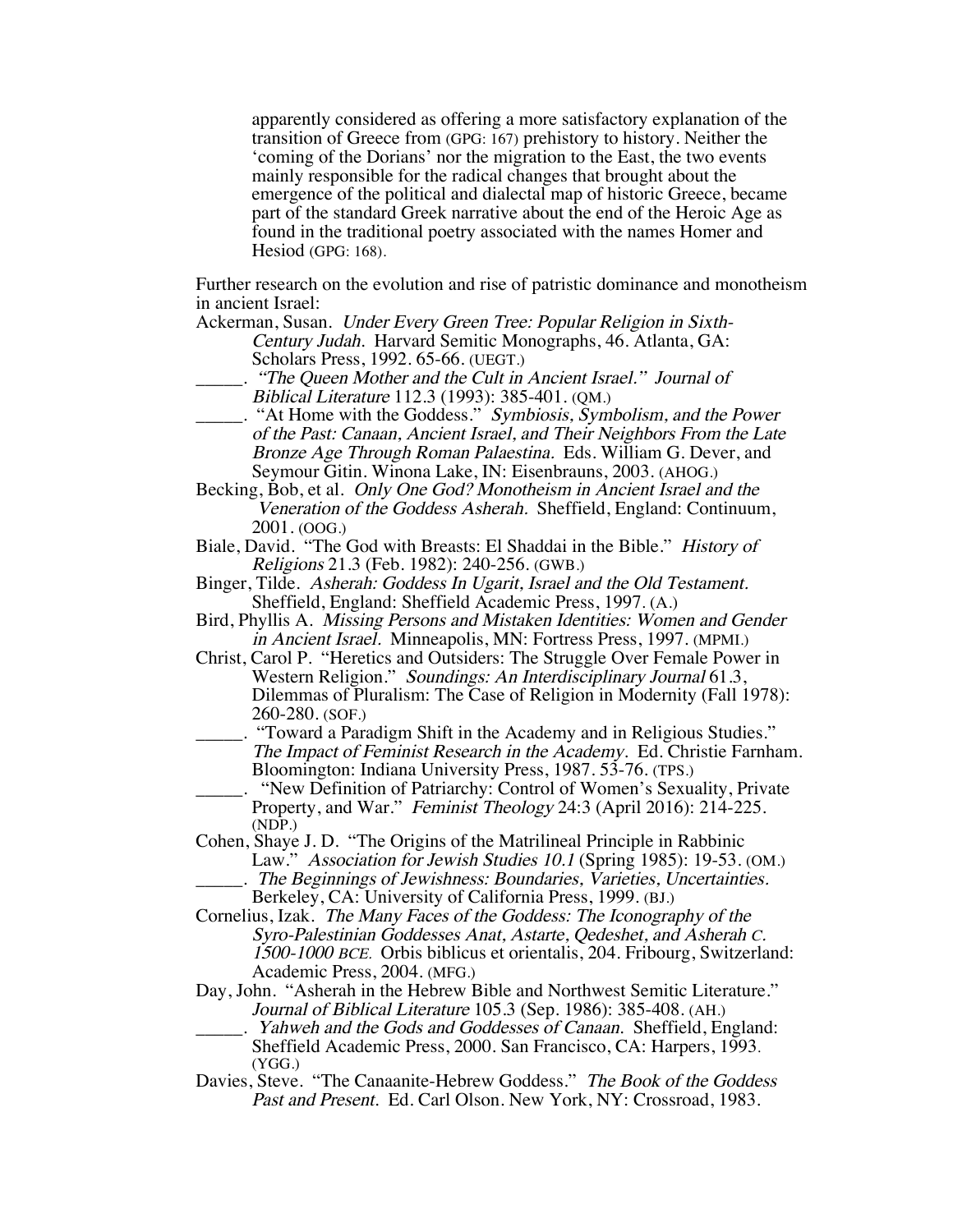68-79. (CHG.)

- Dever, William G. Who Were the Early Israelites, And Where Did They Come? From? Grand Rapids, MI: William B. Eerdmans, 2003. (WWEI.)
	- \_\_\_\_\_. Did God Have a Wife? Archaeology And Folk Religion in
	- Ancient Israel. Grand Rapids, MI: William B. Eerdmans, 2005. (GHW.)
		- ... "A Temple Built for Two." Biblical Archaeology Review 34.2 (Mar.-Apr. 2008): 55-62, 85-86. (ATB.)
- Keel, Othmar, and Christoph Uehlinger. Gods, Goddesses, and Images of God In Ancient Israel. Minneapolis, MN: Fortress Press, 1998. (GGI.)
- Kosnik, Darlene. History's Vanquished Goddess Asherah. Sanford, MI: Emergent Press, 2014. (HVG.)
- Lerner, Gerda. The Creation of Patriarchy. Oxford, England: Oxford University Press, 1986. 161-179. (TCOP.)
- Long, Asphodel. In a Chariot Drawn by Lions: The Search for the Female in Deity. London, England: The Women's Press, 1992. (CDBL.)
- Mazar, Amihai. Archaeology of the Land of the Bible, 10,000-586 BCE. New York, NY: Doubleday, 1990. (ALB.)
- Parker, Simon B. Ed. Ugaritic Narrative Poetry. Atlanta, GA: Atlanta: Scholars Press, 1997. (UNP.)
- Patai, Raphael. "The Goddess Asherah." Journal of Near Eastern Studies 24.1/2 (Jan. – Apr. 1965): 37-52. (TGA.)
	- . The Hebrew Goddess. 1967. Philadelphia, PA: Ktav Publishing House, 1990. (HG.)
- Petty, Richard J. Asherah: Goddess of Israel. New York, NY: Peter Lang, 1990. (AGL.)
- Smith, Mark S. "God Male and Female in the Old Testament: Yahweh and His Asherah." Theological Studies 48 (1987): 333-40. (GMF.)
- \_\_\_\_\_. The Origins of Biblical Monotheism: Israel's Polytheistic Background and the Ugaritic Texts. New York, NY: Oxford University Press. 2001. (OB.)
- \_\_\_\_\_. The Early History Of God: Yahweh and the Other Deities in Ancient Israel. Dearborn, MI: William B. Eerdmans, 2002. (EHG.)
- Stuckey, Johanna H. "The Great Goddesses of the Levant." Bulletin of the Canadian Society of Mesopotamian Studies 37 (2002): 127-157. (GGL.)

Stuckey, Johanna H. "The Great Goddesses of the Levant." Bulletin of the Canadian Society of Mesopotamian Studies 37 (2002): 127-157. (GGL.)

- .. "Asherah. Supreme Goddess of the Levant." Matrifocus 3.3 (Beltane 2004. (ASG.)
- \_\_\_\_\_. "Asherah and the God of the Early Israelites." Matrifocus 3.4 (Lammas 2004). (AGE.)
	- \_\_\_\_\_. "Sacred Repositories and Goddess Figurines." Matrifocus 7.3 (Beltane 2008), (SRG.)
- Taylor, Joan E. "The Asherah, the Menorah and the Sacred Tree." Journal for the Study of the Old Testament No. 66 (Je, 1995): 29-54. (AMST.)
- Wanlass, Ramona. "The Goddess, Syncretism, and Patriarchy: Evolution and Extinction of the Goddess During the Creation of Patriarchy in Ancient Israel." Women in Judaism: A Multidisciplinary Journal 8.2 (Winter 2011): 1-16. (GSP.)
- Wiggins, Steve A. A Reassessment of Asherah: A Study According to the Textual Sources of the First Two Millennia B.C.E. Neukirchener Verlag Neukirchen-Vluyn, Germany: Verlag, Butzon, and Bercker Kevelaer, 1993. 191. (ROA.)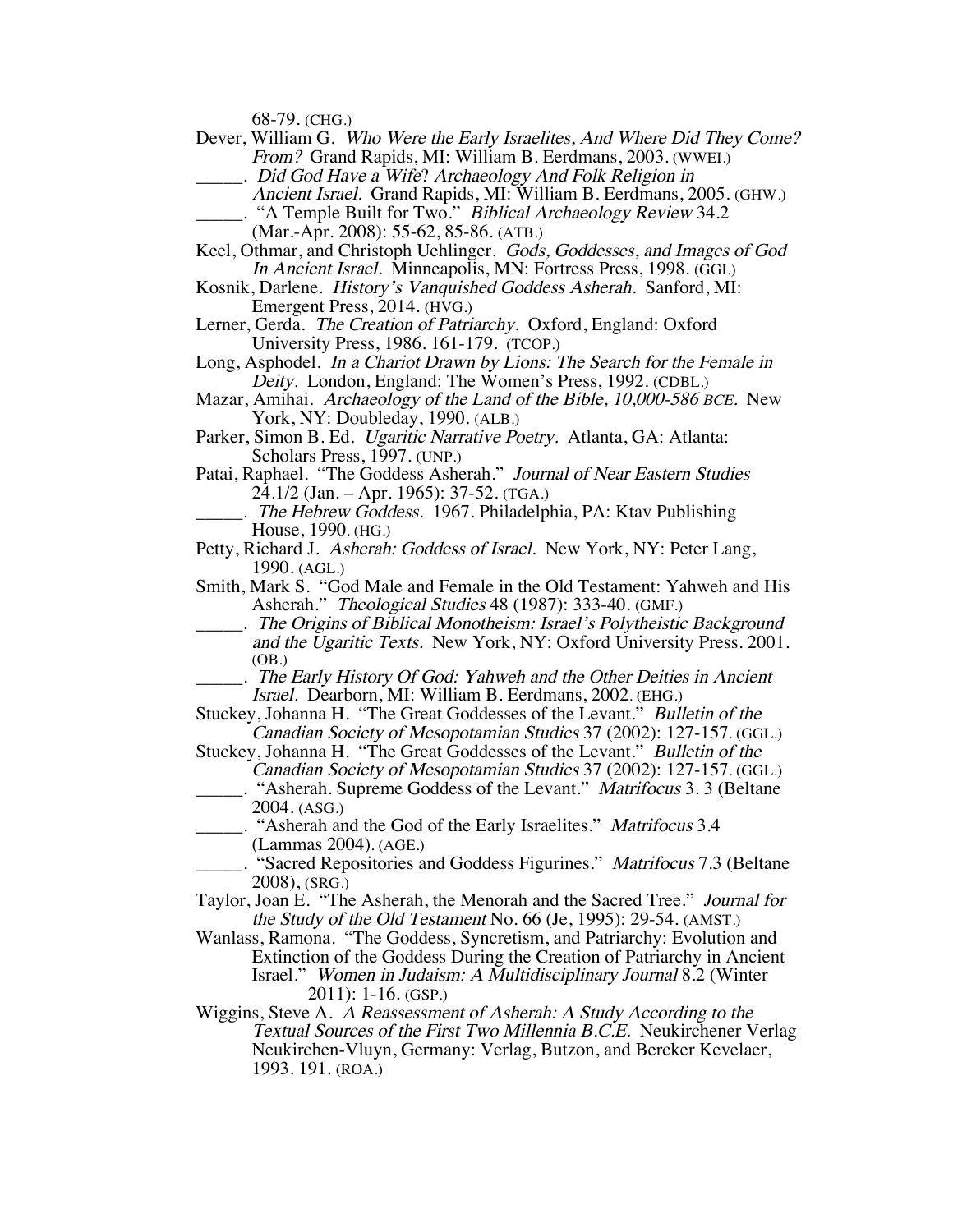Further considerations regarding the term venus. Gimbutas and others are reluctant to use the term "venus" as (Latin *Uenus*) and suggest a de-sacralized/ de–sanctified term for goddess or ancestral matrix:

Gimbutas, Marija Alseikaite. "The 'Monstrous Venus' of Prehistory: Divine Creatrix." In All Her Names: Explorations of the Feminine in Divinity. Eds. Joseph Campbell, and Charles Musès. San Francisco, CA: Harper San Francisco, 1991. 25-54. (MVP.)

Further research on the transition of "hierarchical thinking, warfare, and colonization that became the basis of 'Western civilization'": Moulton, Susan. "Venus Envy: A Sexual Epistemology." ReVision 21.3 (Winter 1999): 43-47. (VE.)

Further research on Troy, militarization, warfare, patristic monotheism, and other dualistic typologies: 3000, Founding of Troy; 2500, Troy, Anatolia; 1600-1100, The Heroic Age of Greece; 1184, Hittites and Trojan War, c. 1200; and 750-650, Cybele and King Midas, Anatolia. (RGS.)

Further research on Delos, Delphi, and Olympia: 700-550, Apollo at Delphi and Didymaion. (RGS.)

Further research on mother – rite to father – right savior God  $*$  transitions: 92,000, Qafzeh or Kafzeh Cave and Ochre Symbolism; 4400-2500, Kurgan Invasions; 4400-2500, Olympus Hera; 4000-3000, Egypt, Africa, and Cathedra Goddesses; 3000-2780, Egyptian Bronze Age; 2686-2181, Old Kingdom Egypt (2600 Fifth Dynasty); 2600-1100, Late Indo-European Bronze Age; 2370-2316, Akkadian Enheduanna and Inanna's Hymns; 2300, Sumerian Transitions; 2300- 2100, Edfu Egypt; 1580, Zeus; 1450-1260, Hattusa and Yazilikaya, Anatolia; 1100-800, Iron Age; 1000, Double Goddess Transition; 800-500, Archaic Greek Age; 700-550, Apollo at Delphi and Didymaion; 668-626, Sumerian Mythology; 587-500, Demise of Sumerian and Babylonian Goddesses; 323-30, Kom Ombo Temple; and 305-30, Esna Temple. (RGS.) (Also see CE entries: 325, Council of Nicaea and Goddesses and Gods; 431, Council of Ephesus and Virgin Mary, Anatolia and Virgin Mary; 570, Mohammed's Birth; 1207-1273, Rumi and Mother.) (RG.)

\* Soteriology: study of God's salvation and ontological concepts of female evil.

The following speaks to the theory that mankind is not a one size fits all. Over the centuries, there has been a historic shift to a culture and society in which half of the population (females) are traditionally regarded as: politically; philosophically; psychologically; professionally; theologically; spiritually; academically; scientifically; sexually; biologically and etc. inferior or less than the other half. (MHE: 150.)

The repercussions of this shift in the symbolic plane can be seen NOT only in the division of male gods from female gods, but also in the separation of sky from earth, of mind from body, of spirituality from sexuality. Incorporated into the mainstream of Greek thought and later crystallized in the philosophical writings of Plato, these ideas then pass via Neoplatonism into Christian theology and contribute to the symbolic worldview, which is still dominant in western [global] society today. From this early Greek Geometric period onwards, European culture ceases to offer the imaginative vocabulary for any human being, female or male, to experience themselves as whole and undivided (MHE: 150).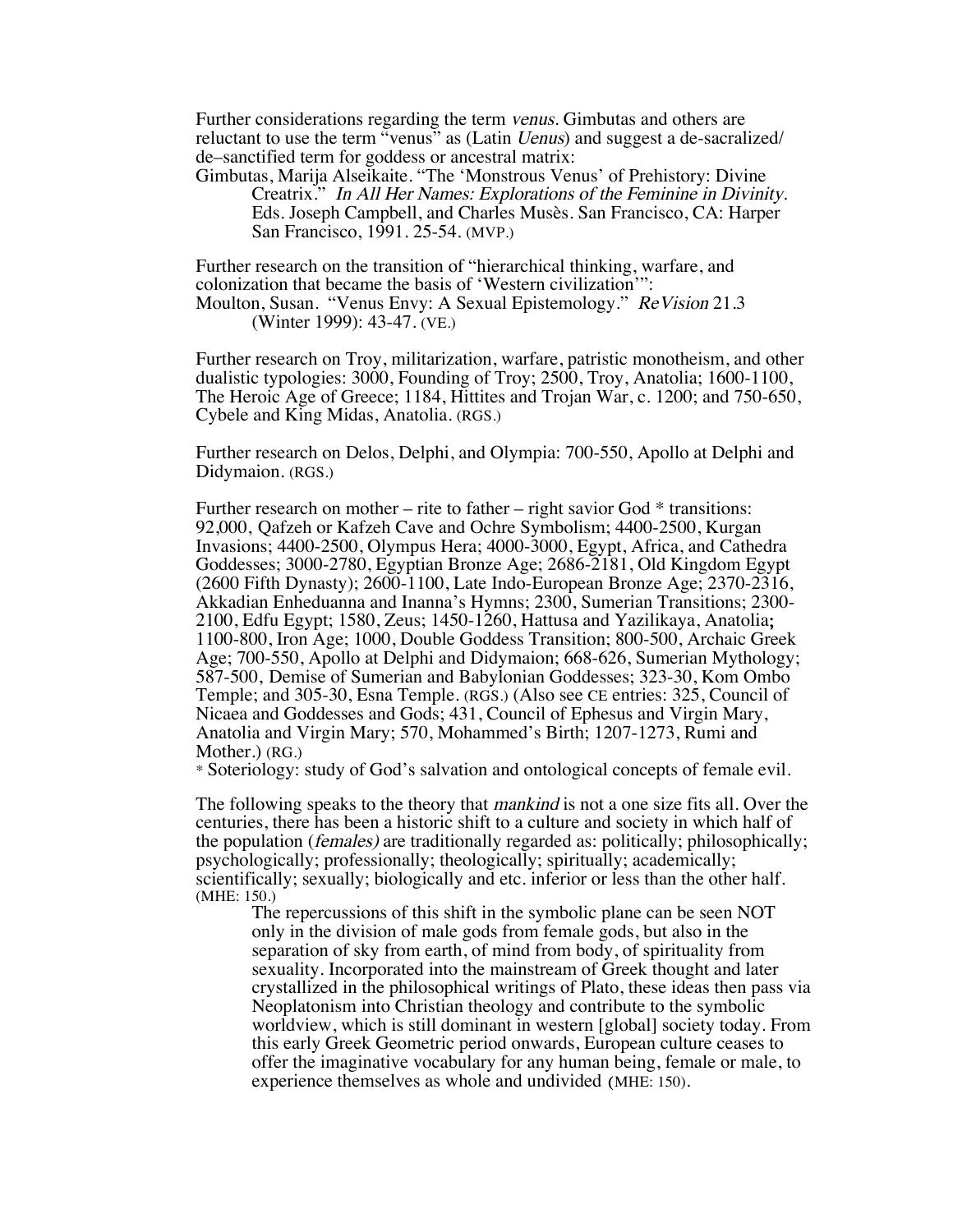This hierarchical dis-order is discussed at length throughout Re-Genesis including BCE entries: 4400-2500, Olympus Hera; 3100-2600, Proto Bronze Age Crete, Writing, and Heroes; 3000-1450, Gournia; 2500, Inanna, Holder of the Me; 2400, Sumerian Women in the Akkadian Period; 2400, Lilith and Eve; 2300, Sumerian Transitions; 1750, Hammurabian Dynasty, Babylon, Ishtar, and Inanna; 1580, Zeus; 1100-800, Iron Age; 1000, Gods; 800-500, Archaic Greek Age; 587-500, Demise of Sumerian and Babylonian Goddesses; 500-400 Classical Greek Era and Leading Male Authors; 384-322, Aristotle's Theory of Rational Male Dominance; and First Century BCE-Sixth Century CE, Summary of Female Catholic Priests and Synagogue Leaders.

Further research on the dualistic ramifications/topologies that divide the physical and meta – realms as well as polarize and valorize differences such as light over dark, sun over the moon, gods over goddesses, and male over female: 4400-2500, Kurgan Invasions Bring Catastrophic Destruction; 2000-1450, Middle Bronze Age, Crete; and 384-322, Aristotle's Theory of Rational Male Dominance. (Also, CE entries: 52, St. Paul and Virginity; and 1637, René Descartes.) (RGS.)

Further Crete research: 7000-3500 (1450), Old Europe; 7000-5000, Early Neolithic Crete; 3100-2600, Proto Bronze Age Crete; 2600-2000, Early Bronze Age Crete; 2600-2150, Myrtos; 2000-1450, Middle Bronze Age Crete; 1625, Thera; 1600, Minos Controversy; 1580, Zeus; 1600, Mycenaeans Dominant on Greek Mainland; 1450-1100, Late Bronze Age Crete; and 1100-800, Iron Age. (RGS.)

Further research on writing plus Vinca – and – Tisza sacred script: 5500-5000, Old European Writing Examples from Sicily; 5400-3200, Ancient Aphrodite: Chalcolithic or Copper Age; 5300-4300, Climactic Phase and Script in Old Europe; 5000-4900, Inanna, Uruk, and Mesopotamia; 3400-2900, Mesopotamian Writing from the Protoliterate Period; 3100-2600, Proto Bronze Age Crete, Writing and Heroes; 3000-2000, Anatolia; 3000, First Dynasty, Egypt; 2300, Sumerian Transitions; 2000-1450, Middle Bronze Age Crete; 2000, Asherah; 1900-1800, Dawning of the African Alphabet and Egyptian Aniconic Goddess Triangle; Mycenaeans Dominant on Greek Mainland; 1100-800, Iron Age; 668- 626, Sumerian Mythology; and 500-400, Classical Greek Era and Leading Male Authors. (RGS.)

For images of Vinca – Tisza (Central Balkan) signs and symbols, see Google Images, and use the phrase: "Jela Transylvania Neolithic sign."

Further Artemis research: 2400, Lilith and Eve; 900-800, KA Goddess, Salamis, Cyprus. (RGS.)

Further Anatolian plus Hittite research: 7250-6150, Çatal Hüyük, Anatolia (Central Turkey); 7100-6300, Cathedra Goddess of the Beasts, Çatal Hüyük, Anatolia; 7040-3500, Hacilar, Anatolia; 4400-2500, Kurgan Invasions Bring Catastrophic Destruction to Old Europe; 4000, Alaca Hüyük, Anatolia; 3500, Anatolia, Arinna, and Other Goddesses; 3000, Founding of Troy; 3000-2000, Anatolia, Kubaba and the Hittites; 2500, Troy, Anatolia; 2000, Anatolia; 2000, Indo-European Tribes; 1790-1700, Goddess of Kultepe, Anatolia; 1450-1260, Anatolia; 1320, Palestine - Assyria - Exodus of Hebrews from Egypt; 1260, Hittites, Anatolia; 1200, Perge, Anatolia; 1200-1000, Phrygians in Anatolia: 1184, Hittites and Trojan War, c. 1200; 1050-850, Kubaba and Kubat, Anatolia; 750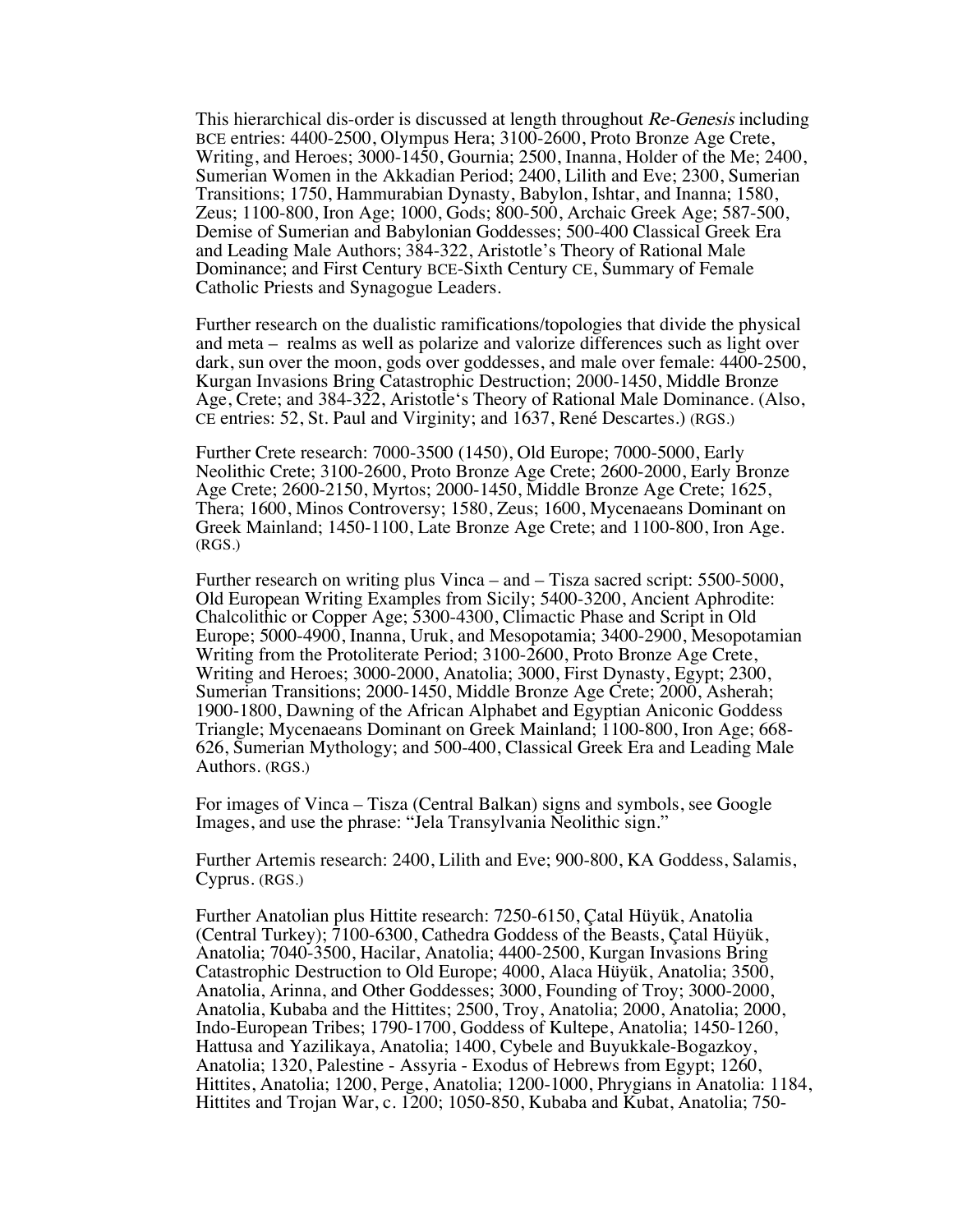650, Cybele and King Midas, Anatolia; 650-550, Anatolia; 630-620, Goddess Kore, Izmir Turkey; 588-587, Cybele's Dedication, Rome; 585-300, Lydia Replaces Phrygia, Anatolia; 282-263, Demeter's Priene Temple, Anatolia; 204, Cybele to Rome; 200, The Great Cybele: Magna Mater at Santoni Sicily; and 200, Greece and Pergamon, Anatolia. (RGS.) (For CE entries see: 324, St. Peter's Basilica; 432-440, Santa Maria Maggiore; 410, Cybele and Fall of Rome; 1207- 1273, Rumi and Mother; and 1870, Lyon's Basilica Built Over Cybele's Pagan Temple.) (RG.)

Further Demeter research: 7000-3500 (1450), Old Europe; 4000, Nile Bird Goddess, Egypt; 2000, Indo-European Tribes; 630-620, Goddess Kore, Izmir Turkey; 575, Acropolis and Sanctuary of Demeter Malophoros, Selinus Sicily; 528, Agrigento, Sicily; 500, Greek Mysteries; 282-263, Demeter's Priene Temple; and 200, Greece and Pergamon, Anatolia. (RGS.) (Also see RG: 37-48 CE, Mary and Pagan Goddesses.)

IMAGE: GODDESS "VENUS" (?) APHRODITE: GREECE. PHOTO: © GSA. DESCRIPTION: CROUCHING "VENUS" \* APHRODITE WITH WATER JAR BEHIND RIGHT FOOT, GREECE. SLIDE LOCATION RE-GENESIS PHASE 1, SHEET 4, ROW 3, SLEEVE 4, SLIDE #16, 3<sup>\*</sup>. CEN. IT\_RPO\_S4\_R3\_SL4\_S16.jpg SHOT ON LOCATION: BRITISH MUSEUM: LONDON, ENGLAND. NOTE 1: \* "VENUS" IS A DESACRALIZATION OR DESANCTIFICATION OF THE GREAT ANCESTRAL GODDESSES AND MOTHER – RITE CULTURES. (GMDP.) NOTE 2: FEMININIZED "VENUS" PUDICA (MODEST "VENUS"): "THE 'MONSTROUS 'VENUS' OF PREHISTORY: DIVINE CREATRIX." (MVP: 25-54.) NOTE 3: FIELDWORK PROJECT 3-2-2002.

IMAGE: GOD APOLLO: GREEK.

PHOTO: © GSA. DESCRIPTION: MARBLE HEAD OF GREEK GOD APOLLO BASED ON LOST ORIGINAL.

SLIDE LOCATION RE-GENESIS PHASE 1, SHEET 2, ROW 1, SLEEVE 5, SLIDE #6, BCE. IT\_RPO\_S2\_R1\_SL5\_S6.jpg

SHOT ON LOCATION: BRITISH MUSEUM: LONDON, ENGLAND.

NOTE 1: AT DELPHI, APOLLO SLAYS THE MOTHER GODDESS AS SERPENT OR DRAGON AND ASSUMES THE TITLE AND POWER OVER THIS ANCIENT GAIAN/ GAEAN SITE. (MGA: 30-38; MG: 303-310; RGS). NOTE 2: FIELDWORK PROJECT 1998.

IMAGE: MARBLE BUST OF APOLLO: CARACALLA, ROME. PHOTO: © GSA. DESCRIPTION: MARBLE HEAD OF APOLLO BASED ON LOST ORIGINAL FROM BATHS OF CARACALLA, ROME. SLIDE LOCATION RE-GENESIS PHASE 1, SHEET 1, ROW 1, SLEEVE 3, SLIDE  $#11$ ,  $3-2-$ CEN. BCE. IT\_RPO\_S1\_R1\_SL3\_S11.jpg SHOT ON LOCATION: BRITISH MUSEUM: LONDON, ENGLAND. NOTE 1: NEW FATHER – RELIGIONS AND MONOTHEISTIC THUNDER AND SKY GODS

INCLUDE ZEUS, APOLLO, ALLAH, YAHWEH – ELOHIM, JESUS AND JUPITER: THEIR TEMPLES WERE MOST OFTEN THOSE OF EARLIER GODDESSES (RGS). NOTE 2: FIELDWORK PROJECT 1998.

IMAGE: ATHENA WITH GORGON AND SERPENTS: VELLETRI RUINS, ROME. PHOTO: © GSA. DESCRIPTION: THREE METERS TALL STATUE OF ATHENA WITH BREASTPLATE OF CIRCLING SERPENTS AND CENTERED GORGON HEAD FROM ROMAN VELLETRI RUINS. SLIDE LOCATION FRANCE: SHEET 2, ROW 2, SLEEVE 2, SLIDE #25, 430 BCE.

CO\_FRA\_S2\_R2\_SL2\_S25.jpg